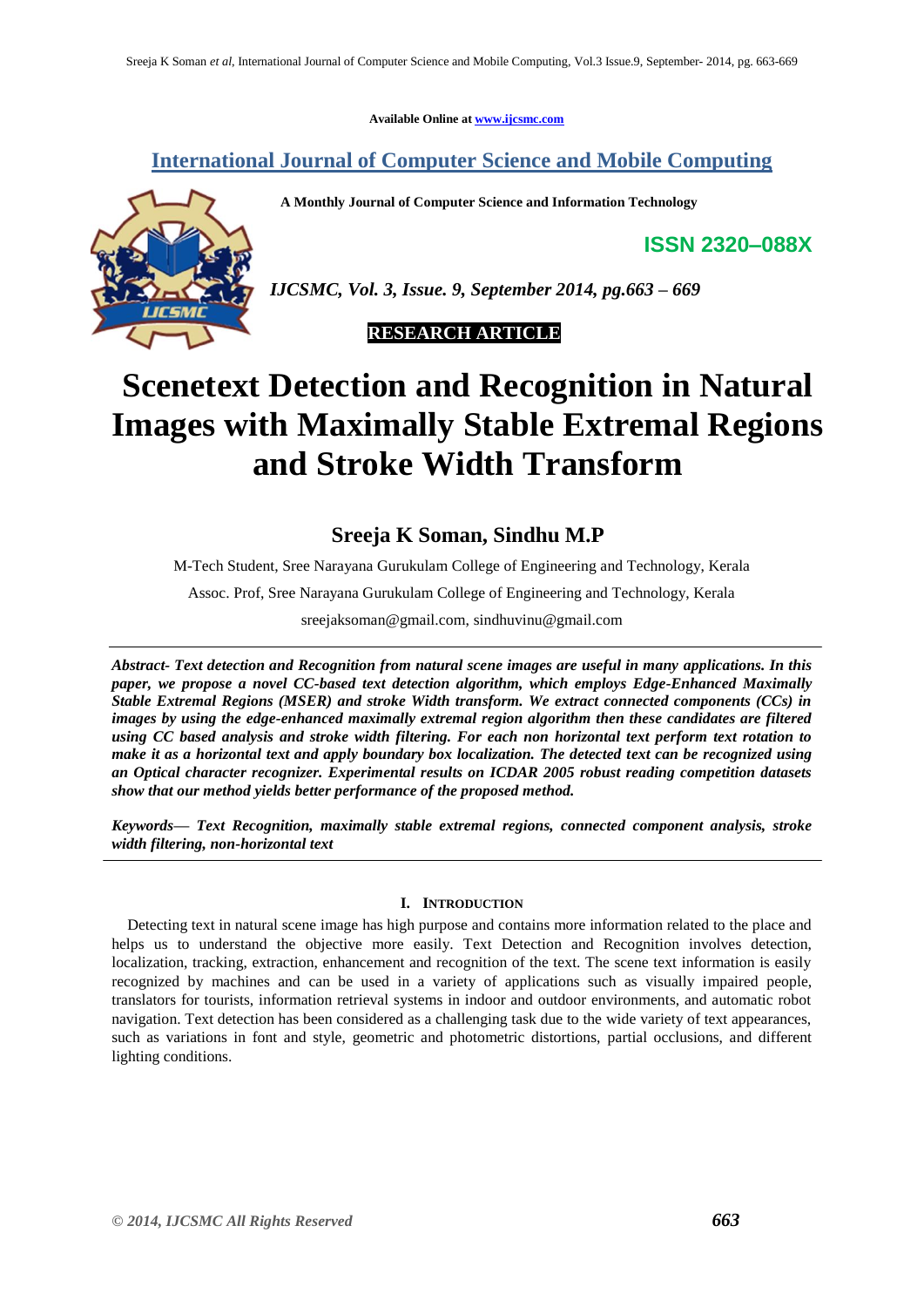

#### Fig1: Examples of text in natural scene images

Number of Automatic detection and translation of text in images done using different techniques proposed. Generally, Text detection methods can be divided into two categories: Edge-based methods and connected component (CC)-based methods. Region-based methods approved a sliding window scheme, which is basically a brute force scheme which requires a lot of local decisions. Therefore, the region-based methods have attentive on an efficient binary classification (text versus nontext) of a small image area. In other words, they have focused on to determine whether a given patch is a part of a text region. Limitations of Edge-based methods are high computational complexity and the difficulty to select the best features for scene text detection.

 On the other hand CC- based methods are simple and efficient text detection approach.CC methods generated separate CC regions. CC-based methods use a bottom-up approach by grouping small components into sequentially larger components until all regions are identified in the image. A geometrical analysis is needed to join the text components using the spatial arrangement of the components so as to filter out non-text components and mark the boundaries of the text regions

#### **II. SYSTEM OVERVIEW**

Fig.2 shows the basic block diagram of our method, which contains four steps: candidate generation,text/non textfiltering,text string rotation,text region localization and text region recoginition.The proposed system is also used to detect text in non horizontal orientation.this can be implemented by rotating the text string. Our candidate generation method consists of a MSER-based CC extraction block. Despite their promising properties,MSER have been reported to be delicate to image blur, which can be avoid using combination of MSER and Canny edge detection algorithm



Fig2: Block diagram of our system.

In our method propose two level text/nontext filtering using cc analysis and a novel image operator stroke width transform. The proposed method is work on non-horizontal text detection by rotating the text to make it as a horizontal text. Then the text regions are localized using parallelograms. Detected text regions are recognized using OCR recognizer.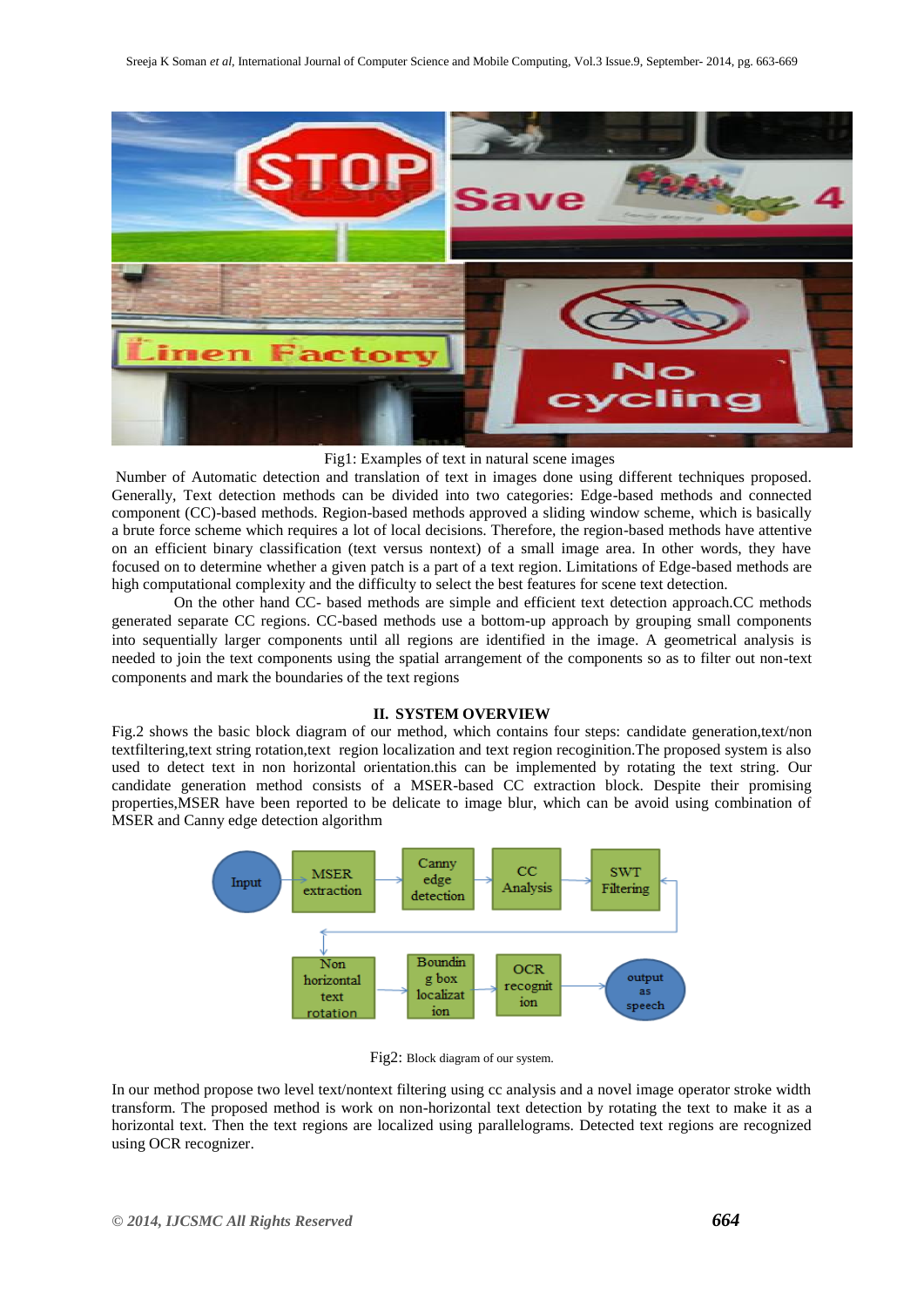#### A.*Candidate Generation*

For the generation of candidates, we extract CCs in images. This step includes Detect MSER region, canny edge detection and CC analysis.

#### 1. *MSER Extraction*

 In computer vision, maximally stable extremal regions (MSER) are used as a method of blob detection in images. Informally, a blob is a region of a digital image in which some properties are constant or vary within a prescribed range of values; all the points in a blob can be considered in some sense to be similar to each other. The original algorithm is proceeds by first sorting the pixels by intensity. After sorting, pixels are marked in the image, and the list of growing and merging connected components and their areas is maintained using the unionfind algorithm. In practice these steps are very fast. During this process, the area of each connected component as a function of intensity is stored producing a data structure.

 A merge of two components is viewed as termination of existence of the smaller component and an insertion of all pixels of the smaller component into the larger one. In the extremal regions, the 'maximally stable' ones are those corresponding to thresholds where the relative area change as a function of relative change of threshold is at a local minimum, i.e. the MSER are the parts of the image where local binarization is stable over a large range of holds have consistent color, we begin by finding regions of similar intensities in the intensities in the image using the MSER region detector.



Fig 3:MSER regions in an image

The MSER algorithm can be divided into four major parts:

1) Pre-processing. Pixels are sorted in intensity order, and the number of pixels for each intensity is determined.

2) Clustering: A representation of all regions at each intensity level is created.

3) MSER detection. The size, |Q|, of all regions are tracked and the growth rate, q are monitored for local minimums

4) Display result. All pixels belonging to a detected MSER are identified and presented as an output.

#### 2. *Canny Edge Detection*

Edge detection is the name for a set of mathematical methods which aim at identifying points in a digital image at which the image brightness changes sharply or, more formally, has discontinuities. Since written text is typically placed on clear background, it tends to produce high response to edge detection

Canny edge detection is a four step process.

1. A Gaussian blur is applied to clear any speckles and free the image of noise.

2. A gradient operator is applied for obtaining the gradients' intensity and direction.

3. Non-maximum suppression determines if the pixel is a better candidate for an edge than its neighbors.

4. Hysteresis thresholding finds where edges begin and end



Fig4: canny edges with MSER region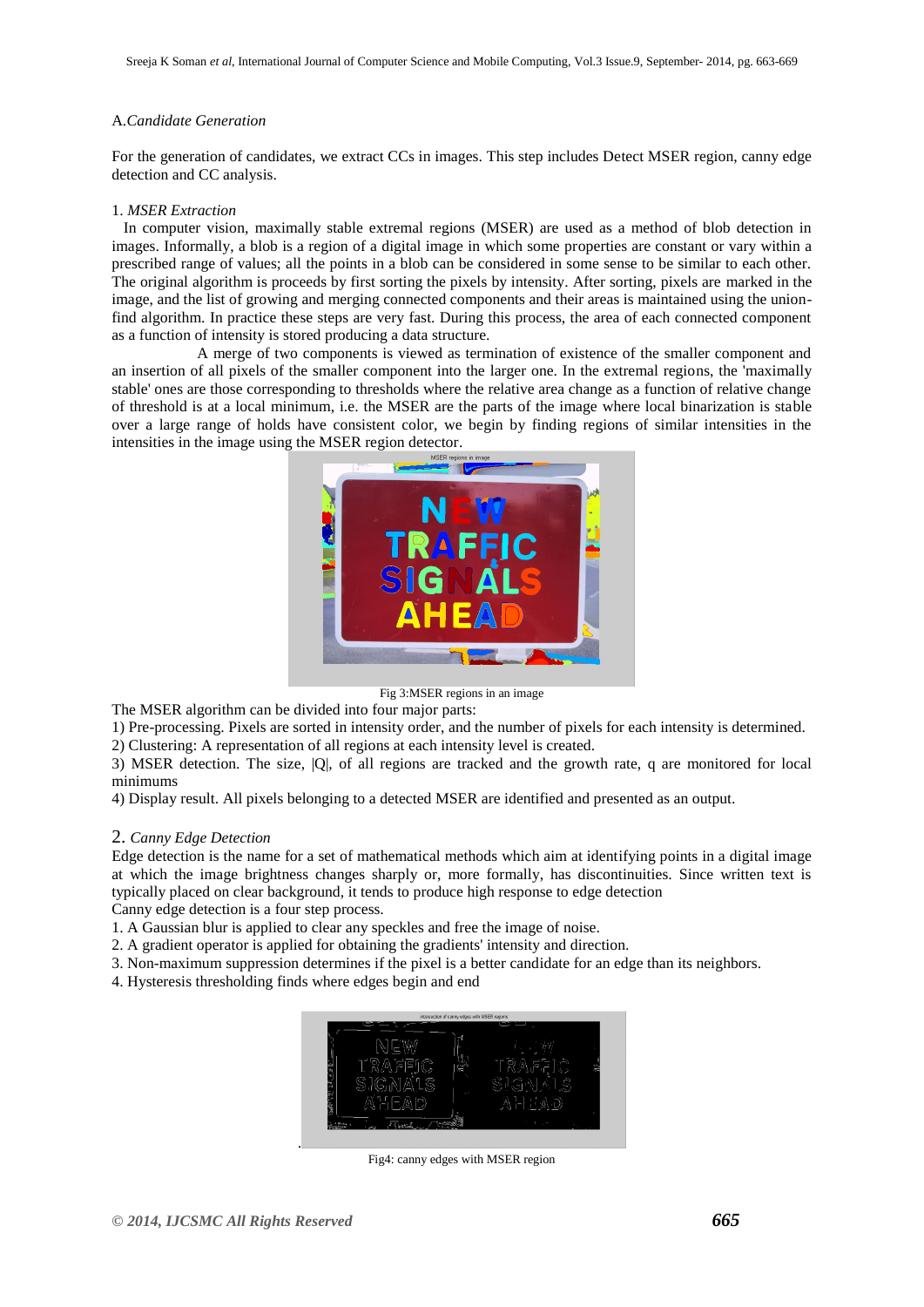An intersection of MSER regions with the edges is going to produce regions that are even more likely to belong. The original MSER regions in MSER Mask still contain pixels that are not part of the text. We can use the edge mask together with edge gradients to eliminate those regions. Grow the edges outward by using image gradients around edge locations. This mask can now be used to remove pixels that are within the MSER regions but are likely not part of text.

#### *3. CC Analysis*

Once region boundaries have been detected, it is often useful to extract regions which are not separated by a boundary. Any set of pixels which is not separated by a boundary is call connected. Each maximal region of connected pixels is called a connected component. Some of the remaining connected components can now be removed by using their region properties. The thresholds used below may vary for different fonts, image sizes, or languages

The basic steps in finding the connected components are:

- 1. Search for the next unlabeled pixel, p.
- 2. Use a flood-fill algorithm to label all the pixels in the connected component containing p.
- 3. Repeat steps 1 and 2 until all the pixels are labeled.



Fig5: connected component analysis output

#### B. STROKE WIDTH FILTERING

Stroke width is defined as the length of a straight line from a text edge pixel to another along its gradient direction. The basic motivation of our stroke width extraction algorithm is that stroke width almost remains the same in a single character; however, there is significant change in stroke width in non-text regions as a result of their irregularity.



Fig6: Stroke Width Filtering

The initial step of stroke width extraction is to get skeletons of MSERs remained. On every foreground pixel on the skeleton, distance transform is applied to compute the Euclidean distance from this pixel to the nearest boundary of the corresponding MSER. Then we obtain a skeleton-distance map. Characters in most languages have a similar stroke width or thickness throughout. It is therefore useful to remove regions where the stroke width exhibits too much variation.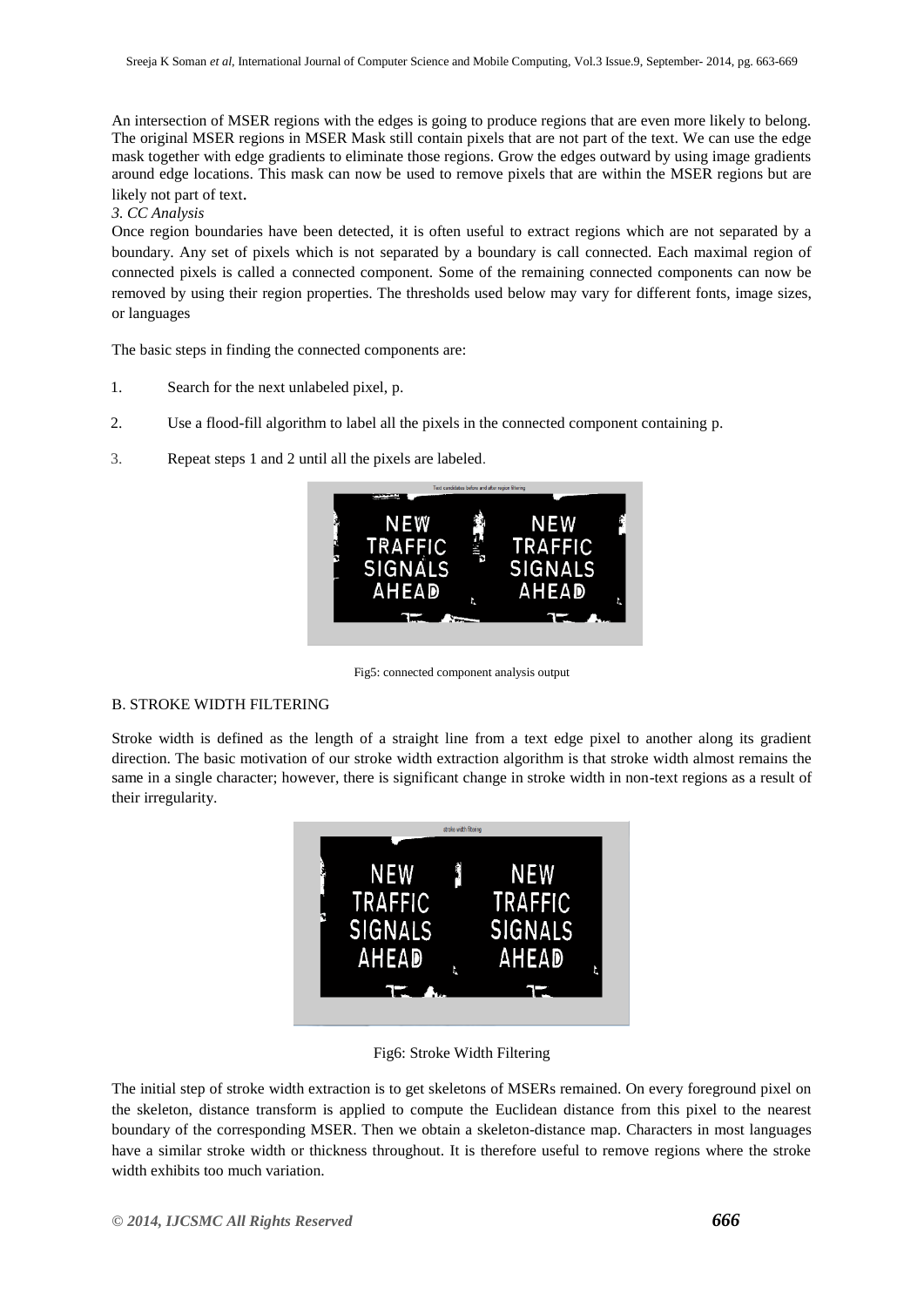Algorithm 1 Finding stroke width Input: binary image BW Output: stroke width image SW D: = Distance Transform (BW);  $D:$  = round  $(D)$ ; For  $p =$  each foreground pixel in D do  $PVal: = D(p);$ Lookup  $(p) := p$ 's 8 neighbors whose value < PVal; End for  $MaxStroke: = max (D);$ For Stroke = MaxStroke to 1 do StrokeIndex:  $=$  find (D==Stroke);  $NeighbourIndex = Lookup (StrokeIndex);$  While NeighborIndex not empty do D(NeighborIndex):=Stroke; NeighborIndex:= Lookup(NeighborIndex); End while End for Return  $SW: = D$ ;

# C. TEXT MASK DETECTION AND ROTATION

Mask is created for filtered output Image. Find the Connected Component of masked image. Connected component has the state orientation. If Orientation make any angle which is greater than 5 degree. Then following are performed

- 1. Read demo image.
- 2. Compute and display the histogram.
- 3. Get rid of holes inside.
- 4. Erode to shrink the mask and get rid of letters.
- 5. Mask the image
- 6. Get gradient
- 7. Shrink mask again to get rid of outer outline
- 8. Get histogram
- 9. Threshold to get a binary image
- 10. Get rid of holes inside.
- 11. Label the image
- 12. Make measurements of orientation
- 13. Find the largest blob
- 14. Pluck out largest one
- 15. Make measurements of orientation
- 16. If the angle is less than 5 then rotate image
- 17. Do text detection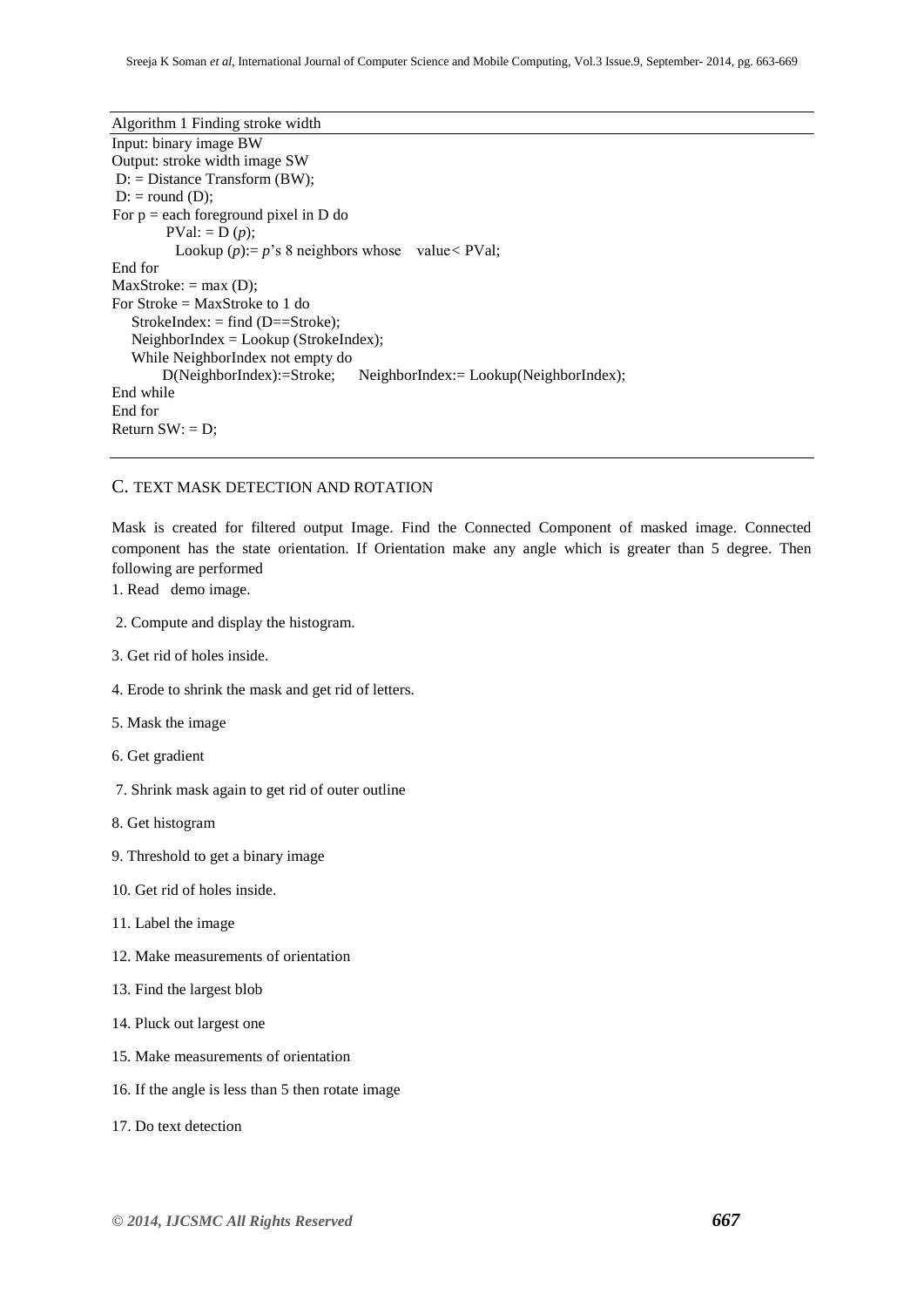

Input image localizing text

# D. BOUNDING BOX LOCALIZATION

 To compute a bounding box of the text region, we will first merge the individual characters into a single connected component. This can be accomplished using morphological closing followed by opening to clean up any outliers



## E. OPTICAL CHARACTER RECOGNITION

The segmentation of text from a muddled scene can greatly improve OCR results. Since our algorithm already produced a well segmented text region, we can use the binary text mask to improve the accuracy of the recognition results.

# **III.PERFORMANCE EVALUVATION**

The performance degree used for text detection, which is easier to express than for localization and extraction, is the detection rate, defined as the ratio between the number of detected text frames and all the given frames containing text. Measuring the performance of text extraction is enormously difficult and until now there has been no comparison of the different extraction methods. Instead, the performance is merely inferred from the OCR results, as the text extraction performance is closely related to the OCR output. Traditionally in evaluation of object detection algorithms, for a single detection file and its corresponding ground truth file, two values, recall and precision, can be calculated. They are defined as follows:

 $\emph{correct Detection}$  $Recall = \frac{correct \, \textit{Interest} }{(\textit{Correct \, detected + \, Missed \, Text \, Lines})}$ Correct Detected

Precision=Correct Detected + False Positives)